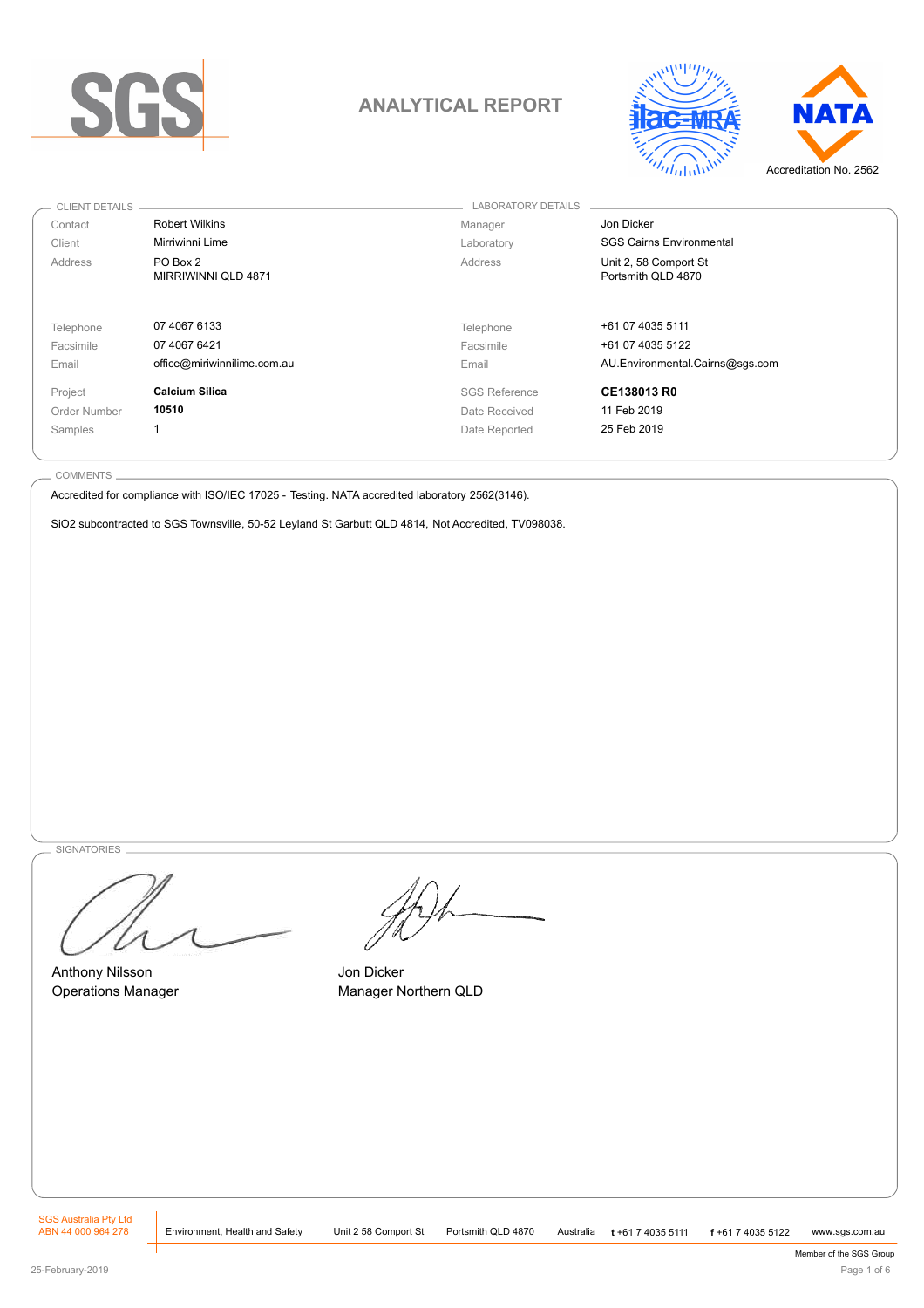

# **ANALYTICAL REPORT CE138013 R0**

|                                                  |              | <b>Sample Number</b><br><b>Sample Matrix</b> | CE138013.001<br><b>Other</b>         |
|--------------------------------------------------|--------------|----------------------------------------------|--------------------------------------|
|                                                  |              | <b>Sample Date</b><br><b>Sample Name</b>     | 05 Feb 2019<br><b>Calcium Silica</b> |
| <b>Parameter</b>                                 | <b>Units</b> | <b>LOR</b>                                   |                                      |
| Moisture Content Method: AN002 Tested: 11/2/2019 |              |                                              |                                      |
| % Moisture                                       | %w/w         | 0.5                                          | < 0.5                                |

### **Particle sizing of soils by sieving Method: AN005 Tested: 25/2/2019**

| Passing 710um  | %w/w | 97 |
|----------------|------|----|
| Retained 710um | %w/w | o  |
| Passing 500um  | %w/w | 88 |
| Retained 500um | %w/w | Ð  |
| Passing 250um  | %w/w | 71 |
| Retained 250um | %w/w | 18 |

# **Acid Neutralising Capacity (ANC) Method: AN214 Tested: 12/2/2019**

| Lime Equivalence           | % CaCO3 | 0.1 |  |
|----------------------------|---------|-----|--|
| ANC as % CaCO <sub>3</sub> | % CaCO3 | 0.1 |  |
| Neutralising Value*        | % CaCO3 | 0.1 |  |

## **Chloride (water extractable) Method: AN274 Tested: 13/2/2019**

| - 34  |  |     |
|-------|--|-----|
| $  -$ |  | . . |

# **Total Recoverable Elements in Soil/Waste Solids/Materials by ICPOES Method: AN040/AN320 Tested: 18/2/2019**

| Calcium, Ca    | %w/w  | 0.05         | 34     |
|----------------|-------|--------------|--------|
| Magnesium, Mg  | %w/w  | 0.05         | < 0.05 |
| Arsenic, As    | mg/kg | $\mathbf{1}$ | 3      |
| Boron, B       | mg/kg | 5            | 50     |
| Cadmium, Cd    | mg/kg | 0.3          | 0.5    |
| Cobalt, Co     | mg/kg | 0.5          | 1.2    |
| Copper, Cu     | mg/kg | 0.5          | 6.0    |
| Iron, Fe       | mg/kg | 50           | 1700   |
| Manganese, Mn  | mg/kg | $\mathbf{1}$ | 310    |
| Molybdenum, Mo | mg/kg | $\mathbf{1}$ | <1     |
| Sodium, Na     | mg/kg | 10           | 190    |
| Nickel, Ni     | mg/kg | 0.5          | 2.7    |
| Lead, Pb       | mg/kg | $\mathbf{1}$ | 5      |
| Sulphur, S     | mg/kg | 10           | 82     |
| Zinc, Zn       | mg/kg | 2            | 19     |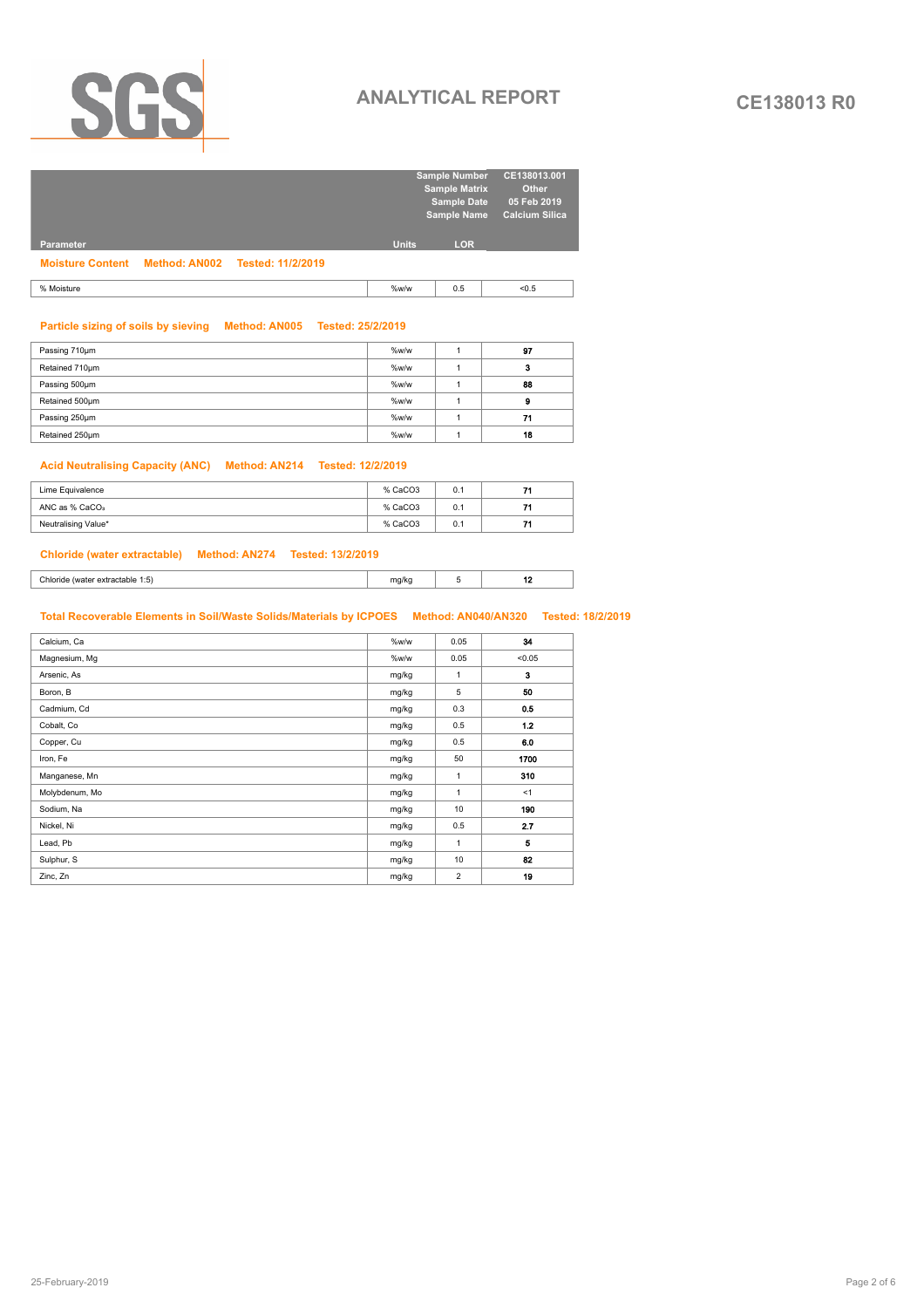

# **ANALYTICAL REPORT CE138013 R0**

|                                                 |              | <b>Sample Number</b><br><b>Sample Matrix</b><br><b>Sample Date</b><br><b>Sample Name</b> | CE138013.001<br>Other<br>05 Feb 2019<br>Calcium Silica |
|-------------------------------------------------|--------------|------------------------------------------------------------------------------------------|--------------------------------------------------------|
| <b>Parameter</b>                                | <b>Units</b> | <b>LOR</b>                                                                               |                                                        |
| Mercury in Soil Method: AN312 Tested: 18/2/2019 |              |                                                                                          |                                                        |
| Mercury                                         | mg/kg        | 0.05                                                                                     | < 0.05                                                 |
|                                                 |              |                                                                                          |                                                        |

# **Metals in Soils from Alkali Fusion ICP AES Method: ICP90Q Tested: 20/2/2019**

| Silicon, Si*               | " | $\sim$<br>U.TZ | 49 C             |
|----------------------------|---|----------------|------------------|
| Silica, SiO <sub>2</sub> * |   | v.42           | - - -<br>- - - - |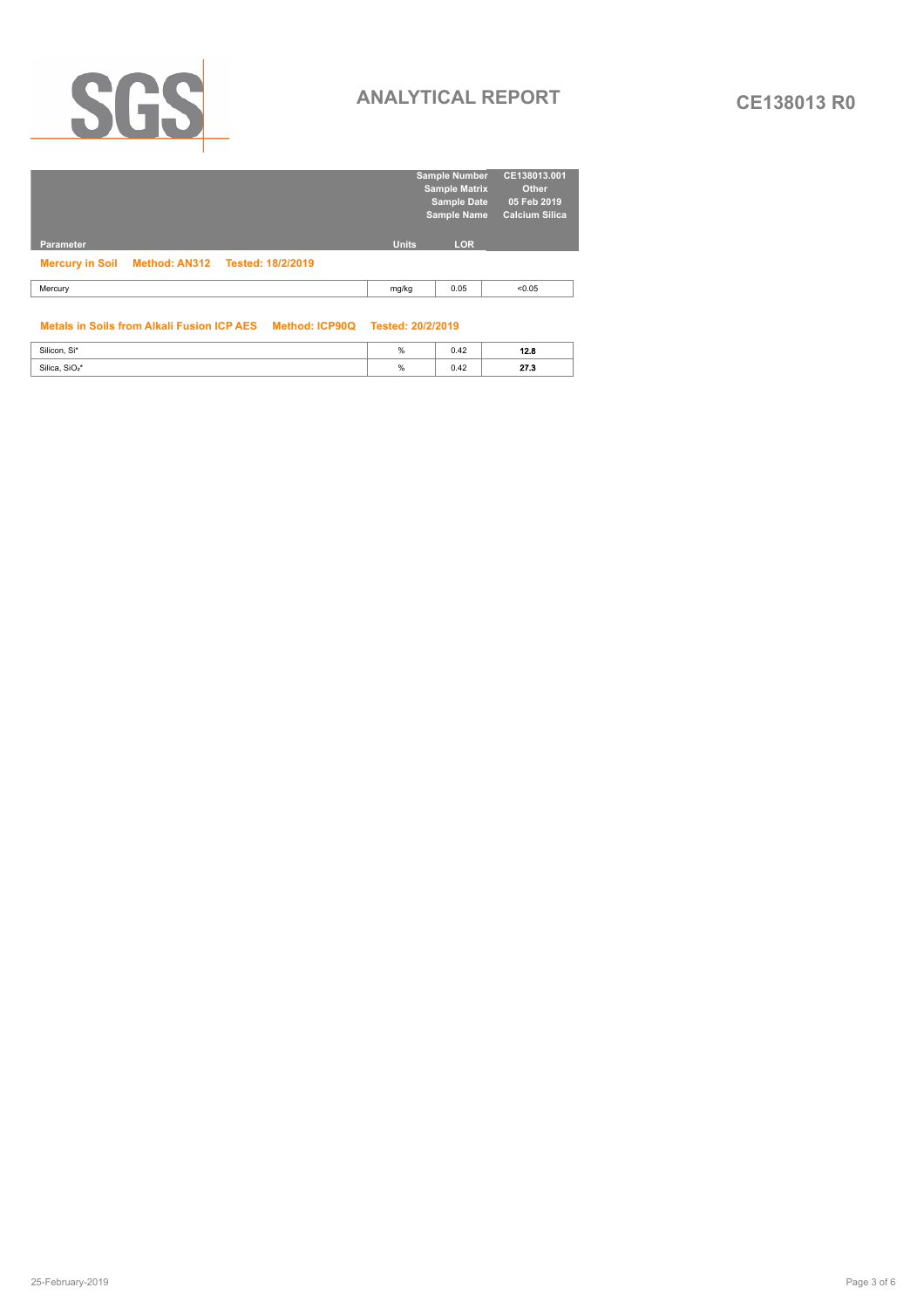

# **QC SUMMARY**

# MB blank results are compared to the Limit of Reporting

LCS and MS spike recoveries are measured as the percentage of analyte recovered from the sample compared the the amount of analyte spiked into the sample. DUP and MSD relative percent differences are measured against their original counterpart samples according to the formula : *the absolute difference of the two results divided by the average of the two results as a percentage.* Where the DUP RPD is 'NA' , the results are less than the LOR and thus the RPD is not applicable.

### **Acid Neutralising Capacity (ANC) Method: ME-(AU)-[ENV]AN214**

| <b>Parameter</b>           | OC<br>Reference | <b>Units</b> | <b>LOR</b> | <b>MB</b> | DUP %RPD | <b>LCS</b><br>%Recovery |
|----------------------------|-----------------|--------------|------------|-----------|----------|-------------------------|
| Lime Equivalence           | LB064360        | % CaCO3      | 0.1        | 50.1      |          |                         |
| ANC as % CaCO <sub>3</sub> | LB064360        | % CaCO3      | 0.1        | < 0.1     | 1%       | <b>NA</b>               |
| Neutralising Value*        | LB064360        | % CaCO3      | 0.1        | < 0.1     |          |                         |

### **Chloride (water extractable) Method: ME-(AU)-[ENV]AN274**

| Parameter                        | $\sim$<br>- 5                                                                                                               | <b>Units</b> | LOR | <b>ME</b><br>W = | <b>DUP %RPD</b> | $_{\text{LCS}}$          |
|----------------------------------|-----------------------------------------------------------------------------------------------------------------------------|--------------|-----|------------------|-----------------|--------------------------|
|                                  | <b>Reference</b>                                                                                                            |              |     |                  |                 | <b><i>⁄</i>。Recovery</b> |
| Chloride (water extractable 1:5) | LB064411<br>the contract of the contract of the contract of the contract of the contract of the contract of the contract of | mg/kg        | ັ   |                  | $2 - 3%$<br>.   | 109%                     |

### **Mercury in Soil Method: ME-(AU)-[ENV]AN312**

| Parameter | bc.              | <b>Units</b> | LOR <sup>'</sup> | <b>MB</b> | DUP %RPD | LCS       | <b>MS</b> |
|-----------|------------------|--------------|------------------|-----------|----------|-----------|-----------|
|           | <b>Reference</b> |              |                  |           |          | %Recovery | %Recovery |
| Mercury   | LB064598         | mg/kg        | 0.05             | < 0.05    | $0 - 2%$ | 102%      | 101%      |

# **Total Recoverable Elements in Soil/Waste Solids/Materials by ICPOES Method: ME-(AU)-[ENV]AN040/AN320**

| <b>Parameter</b> | QC        | <b>Units</b> | <b>LOR</b>     | <b>MB</b> | DUP %RPD |
|------------------|-----------|--------------|----------------|-----------|----------|
|                  | Reference |              |                |           |          |
| Calcium, Ca      | LB064595  | %w/w         | 0.05           | < 0.05    | 0%       |
| Magnesium, Mg    | LB064595  | %w/w         | 0.05           | < 0.05    | 1%       |
| Arsenic, As      | LB064595  | mg/kg        | $\overline{1}$ | <1        | 23%      |
| Boron, B         | LB064595  | mg/kg        | 5              | $<$ 5     | 57%      |
| Cadmium, Cd      | LB064595  | mg/kg        | 0.3            | < 0.3     | 25%      |
| Cobalt, Co       | LB064595  | mg/kg        | 0.5            | < 0.5     | 1%       |
| Copper, Cu       | LB064595  | mg/kg        | 0.5            | < 0.5     | 7%       |
| Iron, Fe         | LB064595  | mg/kg        | 50             | $50$      | 2%       |
| Manganese, Mn    | LB064595  | mg/kg        | $\overline{1}$ | <1        | 9%       |
| Molybdenum, Mo   | LB064595  | mg/kg        | $\overline{1}$ | <1        | 14%      |
| Sodium, Na       | LB064595  | mg/kg        | 10             | < 10      | 1%       |
| Nickel, Ni       | LB064595  | mg/kg        | 0.5            | < 0.5     | 3%       |
| Lead, Pb         | LB064595  | mg/kg        | $\overline{1}$ | <1        | 7%       |
| Sulphur, S       | LB064595  | mg/kg        | 10             | 32        | 17%      |
| Zinc, Zn         | LB064595  | mg/kg        | $\overline{2}$ | $2$       | 2%       |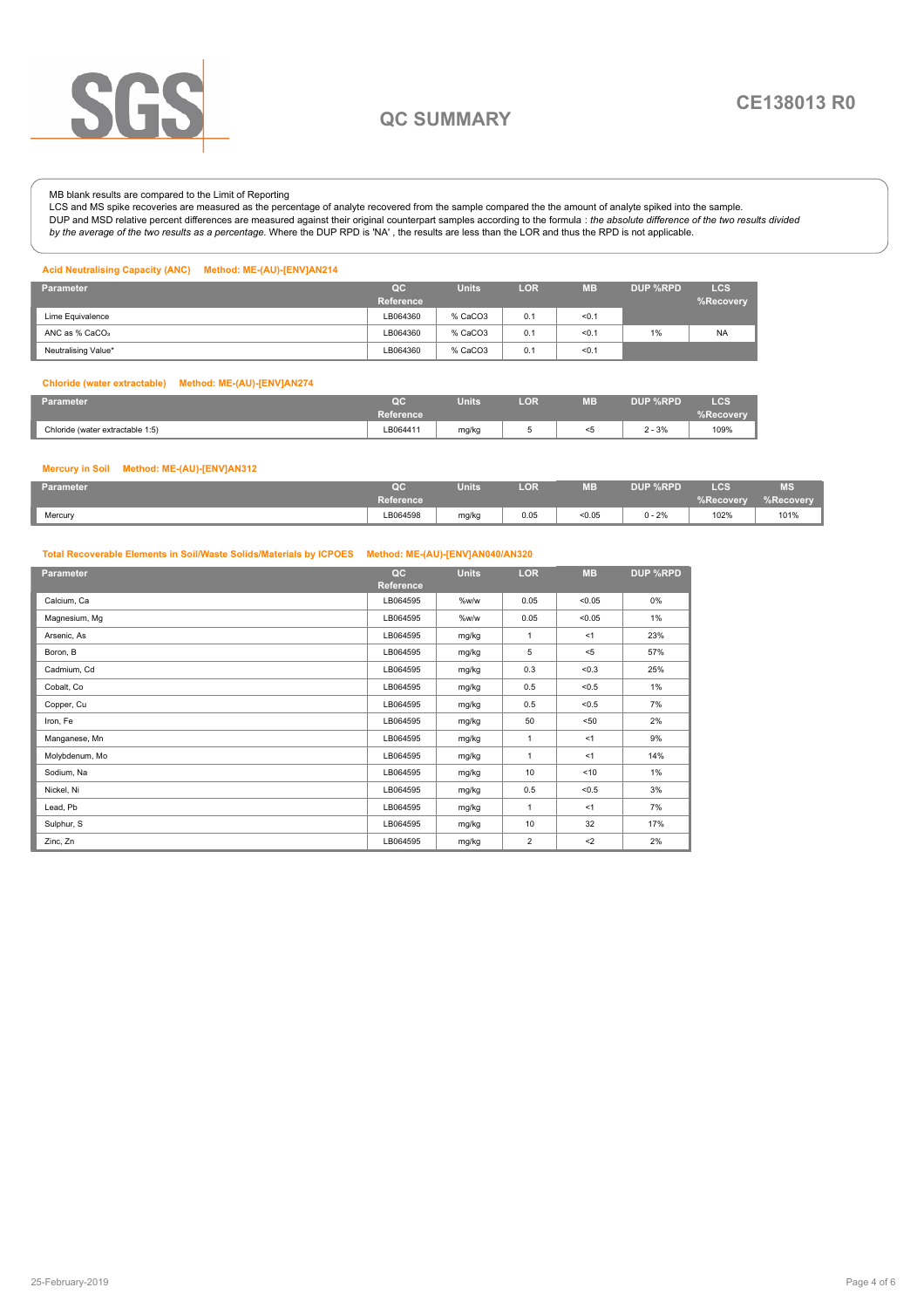

# **METHOD SUMMARY**

| $-$ METHOD $-$ | METHODOLOGY SUMMARY                                                                                                                                                                                                                                                                                                                                                                                                                                             |
|----------------|-----------------------------------------------------------------------------------------------------------------------------------------------------------------------------------------------------------------------------------------------------------------------------------------------------------------------------------------------------------------------------------------------------------------------------------------------------------------|
| AN002          | The test is carried out by drying (at either 40°C or 105°C) a known mass of sample in a weighed evaporating basin.<br>After fully dry the sample is re-weighed. Samples such as sludge and sediment having high percentages of<br>moisture will take some time in a drying oven for complete removal of water.                                                                                                                                                  |
| AN005          | The particle size distribution of a soil is determined by wet sieving, using a maximum of 900 mL of deionised water<br>to sieve all fractions down to 75 um. Referenced to AS1289.3.6.1 and AS1141.11.                                                                                                                                                                                                                                                          |
| AN040/AN320    | A portion of sample is digested with nitric acid to decompose organic matter and hydrochloric acid to complete the<br>digestion of metals. The digest is then analysed by ICP OES with metals results reported on the dried sample<br>basis. Based on USEPA method 200.8 and 6010C.                                                                                                                                                                             |
| AN214          | Acid Neutralising Capacity (ANC) or Neutralising Value (NV): The crushed or as received sample is reacted with<br>excess normal acid (HCl) and then back titrated with standard sodium hydroxide to determine the acid consumed.<br>The result is expressed as kg H2SO4/tonne or %CaCO3. Based on AS4969-13.                                                                                                                                                    |
| AN274          | Chloride by Aquakem DA following 1:5 or 1:2 DI water extraction: Chloride reacts with mercuric thiocyanate forming<br>a mercuric chloride complex. In the presence of ferric iron, highly coloured ferric thiocyanate is formed which is<br>proportional to the chloride concentration. Results reported on dry sample basis. Reference APHA 4500Cl-                                                                                                            |
| AN312          | Mercury by Cold Vapour AAS in Soils: After digestion with nitric acid, hydrogen peroxide and hydrochloric acid,<br>mercury ions are reduced by stannous chloride reagent in acidic solution to elemental mercury. This mercury<br>vapour is purged by nitrogen into a cold cell in an atomic absorption spectrometer or mercury analyser.<br>Quantification is made by comparing absorbances to those of the calibration standards. Reference APHA<br>3112/3500 |
| ICP90Q         | Sample solutions (from Alkali Fusion) are analysed by Inductively Coupled Plasma-Atomic Emission Spectrometry<br>(ICP-AES) against matched standards.                                                                                                                                                                                                                                                                                                           |